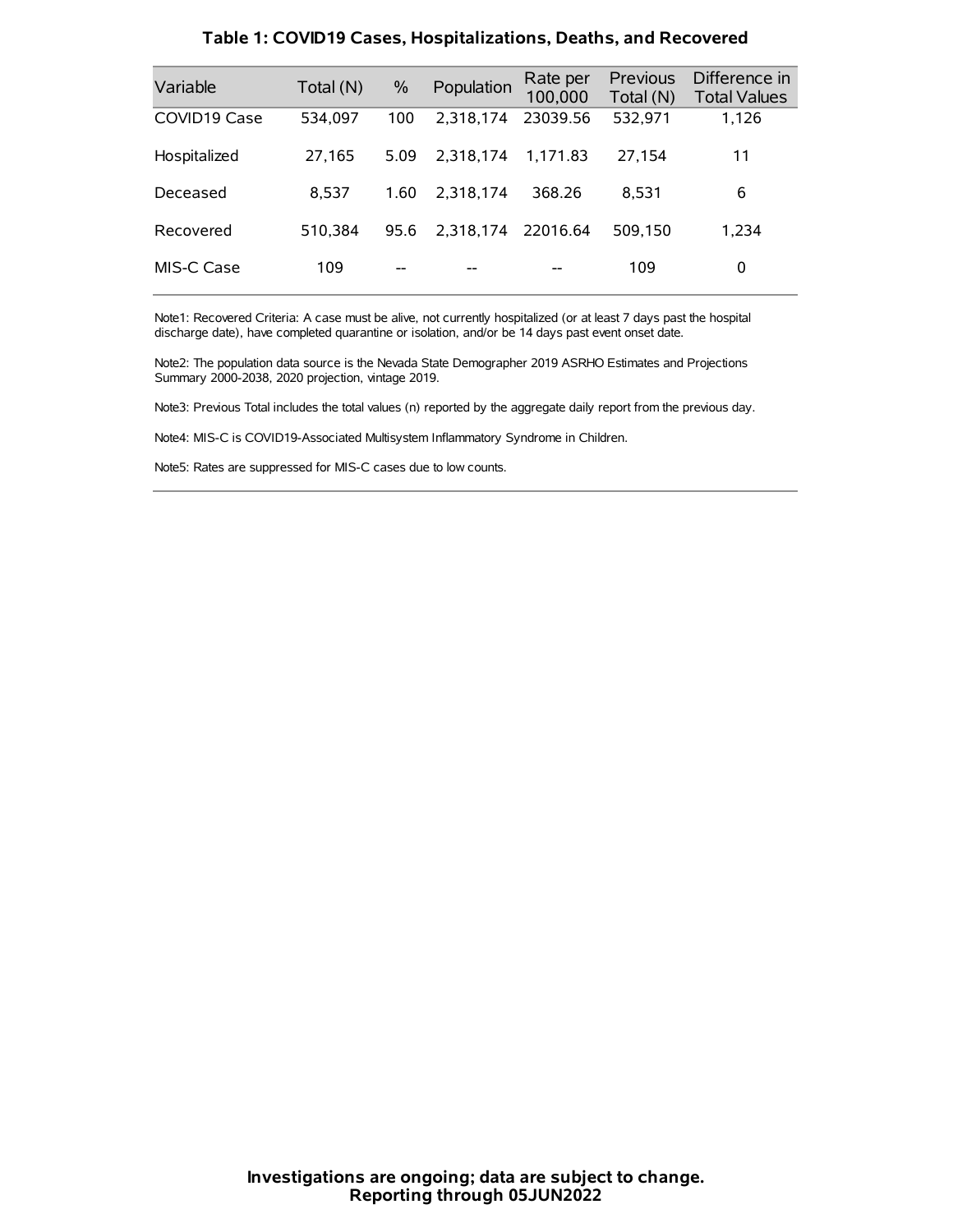# **Table 2: COVID19 Cases**

| Variable                     | Outcome                           | $\mathsf{N}$ | $\%$ | Population | Rate per<br>100,000 |
|------------------------------|-----------------------------------|--------------|------|------------|---------------------|
| Age Categories               | Aged 4 or less                    | 13673        | 2.56 | 149,165    | 9166.4              |
|                              | Aged 5 to 17                      | 65645        | 12.3 | 406,595    | 16145               |
|                              | Aged 18 to 24                     | 60657        | 11.4 | 216,762    | 27983               |
|                              | Aged 25 to 49                     | 238023       | 44.6 | 803,732    | 29615               |
|                              | Aged 50 to 64                     | 99369        | 18.6 | 423,461    | 23466               |
|                              | Aged 64+                          | 56570        | 10.6 | 318,459    | 17764               |
|                              | Unknown                           | 160          | 0.03 |            |                     |
| <b>Birth Sex</b>             | Female                            | 277685       | 52.0 | 1,160,285  | 23932               |
|                              | Male                              | 252133       | 47.2 | 1,157,889  | 21775               |
|                              | Unknown                           | 4279         | 0.80 |            |                     |
| Race/Ethnicity               | Hispanic                          | 150732       | 28.2 | 763,053    | 19754               |
|                              | White                             | 139634       | 26.1 | 1,006,929  | 13867               |
|                              | <b>Black</b>                      | 50845        | 9.52 | 262,671    | 19357               |
|                              | Asian or Pacific Islander         | 45435        | 8.51 | 270,209    | 16815               |
|                              | American Indian, Eskimo, or Aleut | 2064         | 0.39 | 15,311     | 13480               |
|                              | Other                             | 39193        | 7.34 |            |                     |
|                              | <b>Unknown</b>                    | 106194       | 19.9 | $\cdot$    |                     |
| Underlying Medical Condition | Yes                               | 82377        | 15.4 |            |                     |
|                              | No/Unknown                        | 451720       | 84.6 |            |                     |

Note1: Breakdown of Race is exlusively non-Hispanic.

Note2: Underlying Medical Condition is any identified health condition.

Note3: The population data source is the Nevada State Demographer 2019 ASRHO Estimates and Projections Summary 2000-2038, 2020 projection, vintage 2019.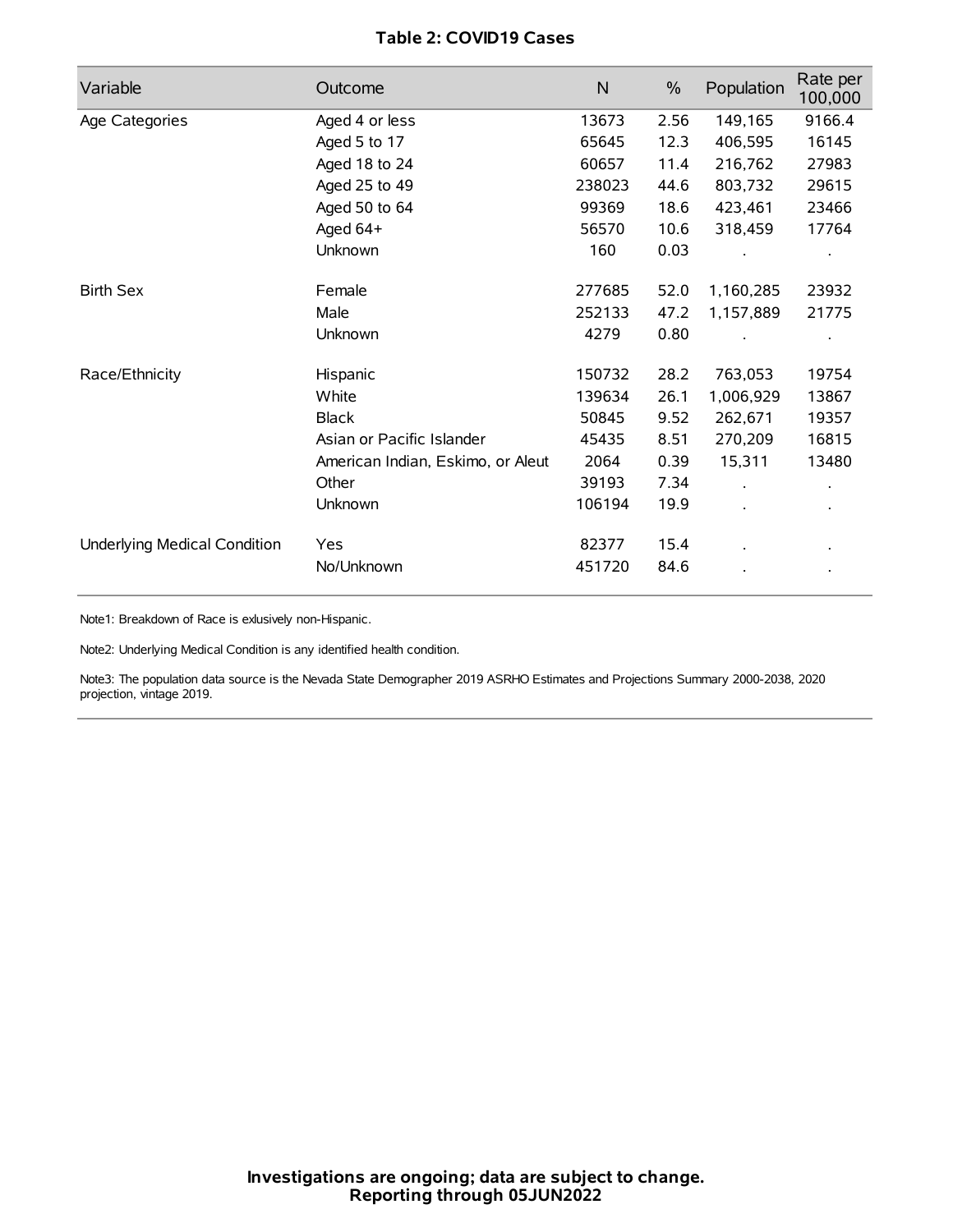| Variable         | Outcome                           | $\mathsf{N}$ | $\%$ | Population | Rate per<br>100,000 |
|------------------|-----------------------------------|--------------|------|------------|---------------------|
| Age Categories   | Aged 4 or less                    | 259          | 1.0  | 149,165    | 173.63              |
|                  | Aged 5 to 17                      | 357          | 1.3  | 406,595    | 87.80               |
|                  | Aged 18 to 24                     | 589          | 2.2  | 216,762    | 271.73              |
|                  | Aged 25 to 49                     | 6364         | 23.4 | 803,732    | 791.81              |
|                  | Aged 50 to 64                     | 7368         | 27.1 | 423,461    | 1739.9              |
|                  | Aged 64+                          | 12226        | 45.0 | 318,459    | 3839.1              |
|                  | Unknown                           | 2            | 0.0  |            |                     |
| <b>Birth Sex</b> | Female                            | 12164        | 44.8 | 1,160,285  | 1048.4              |
|                  | Male                              | 14972        | 55.1 | 1,157,889  | 1293.0              |
|                  | Unknown                           | 29           | 0.1  |            |                     |
| Race/Ethnicity   | Hispanic                          | 7098         | 26.1 | 763,053    | 930.21              |
|                  | White                             | 10621        | 39.1 | 1,006,929  | 1054.8              |
|                  | <b>Black</b>                      | 3885         | 14.3 | 262,671    | 1479.0              |
|                  | Asian or Pacific Islander         | 2797         | 10.3 | 270,209    | 1035.1              |
|                  | American Indian, Eskimo, or Aleut | 128          | 0.5  | 15,311     | 835.98              |
|                  | Other                             | 1070         | 3.9  |            |                     |
|                  | Unknown                           | 1566         | 5.8  |            |                     |

# **Table 3: COVID19 Hospitalizations - General Characteristics**

Note1: Breakdown of Race is exlusively non-Hispanic.

Note2: The population data source is the Nevada State Demographer 2019 ASRHO Estimates and Projections Summary 2000-2038, 2020 projection, vintage 2019.

Note3: Rates for categories with fewer than 12 cases are suppressed due to high relative standard error.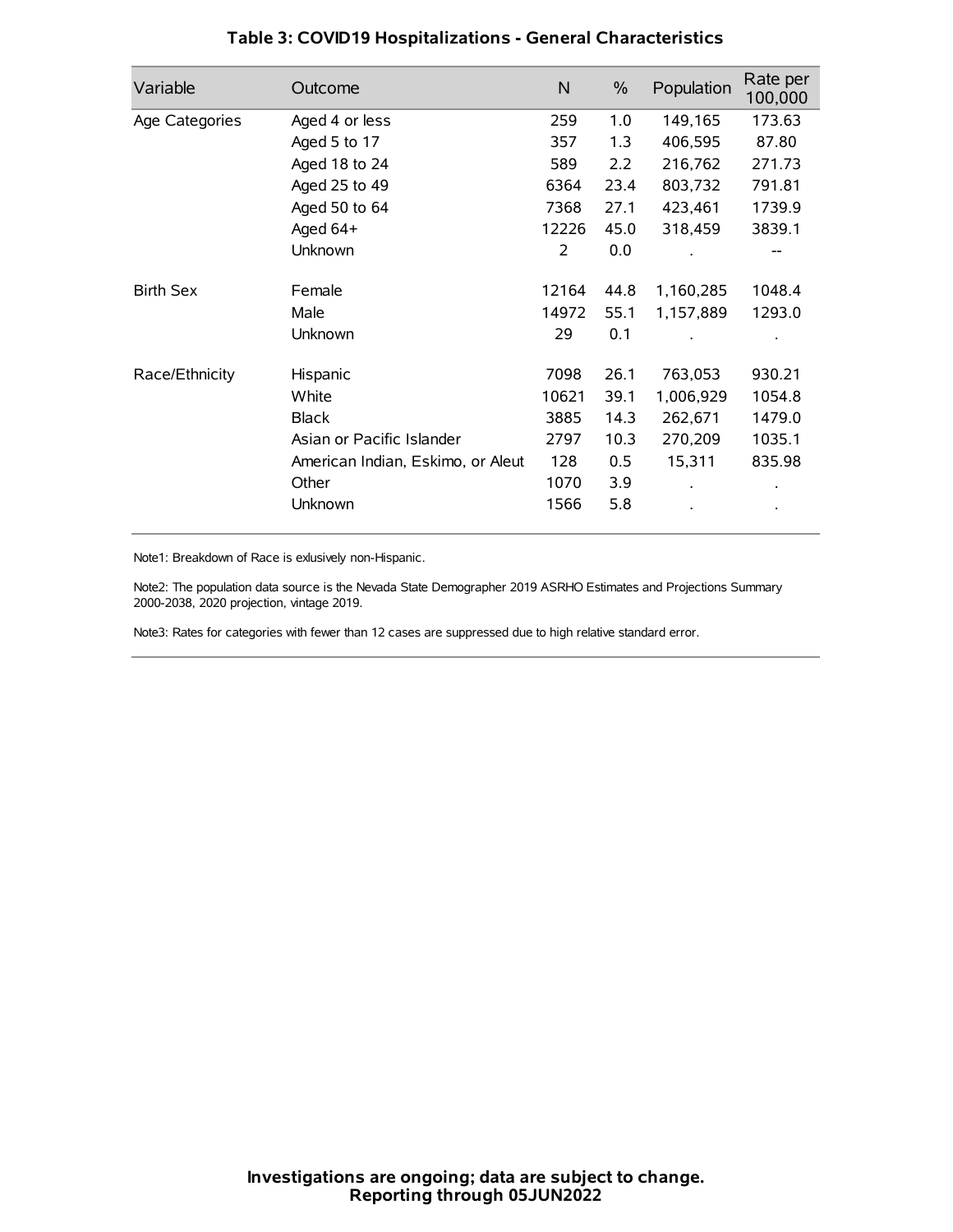| Variable                            | Outcome   | N     | $\frac{0}{0}$ |
|-------------------------------------|-----------|-------|---------------|
| Deceased                            | Yes       | 6931  | 25.5          |
|                                     | No        | 20234 | 74.5          |
| ICU                                 | Yes       | 6536  | 24.1          |
|                                     | <b>No</b> | 20629 | 75.9          |
| Intubated                           | Yes       | 3109  | 11.4          |
|                                     | No        | 24056 | 88.6          |
| <b>Underlying Medical Condition</b> | Yes       | 16966 | 62.5          |
|                                     | <b>No</b> | 10199 | 37.5          |
| Hypertension                        | Yes       | 9960  | N/A           |
| Immunocompromised                   | Yes       | 621   | N/A           |
| Chronic Heart Disease               | Yes       | 3618  | N/A           |
| Chronic Liver Disease               | Yes       | 384   | N/A           |
| Chronic Kidney Disease              | Yes       | 2469  | N/A           |
| <b>Diabetes</b>                     | Yes       | 7100  | N/A           |
| Neurologic/Neurodevelopmental       | Yes       | 1265  | N/A           |
| Chronic Lung Disease                | Yes       | 4183  | N/A           |
| Historically Healthy                | Yes       | 4798  | N/A           |
| Other                               | Yes       | 7125  | N/A           |

# **Table 4: COVID19 Hospitalizations - Morbidity**

Note1: Underlying Medical Condition is any identified health condition.

Note2: The breakdown of health conditions are not mutually exlusive (i.e., a person can have more than one risk factor).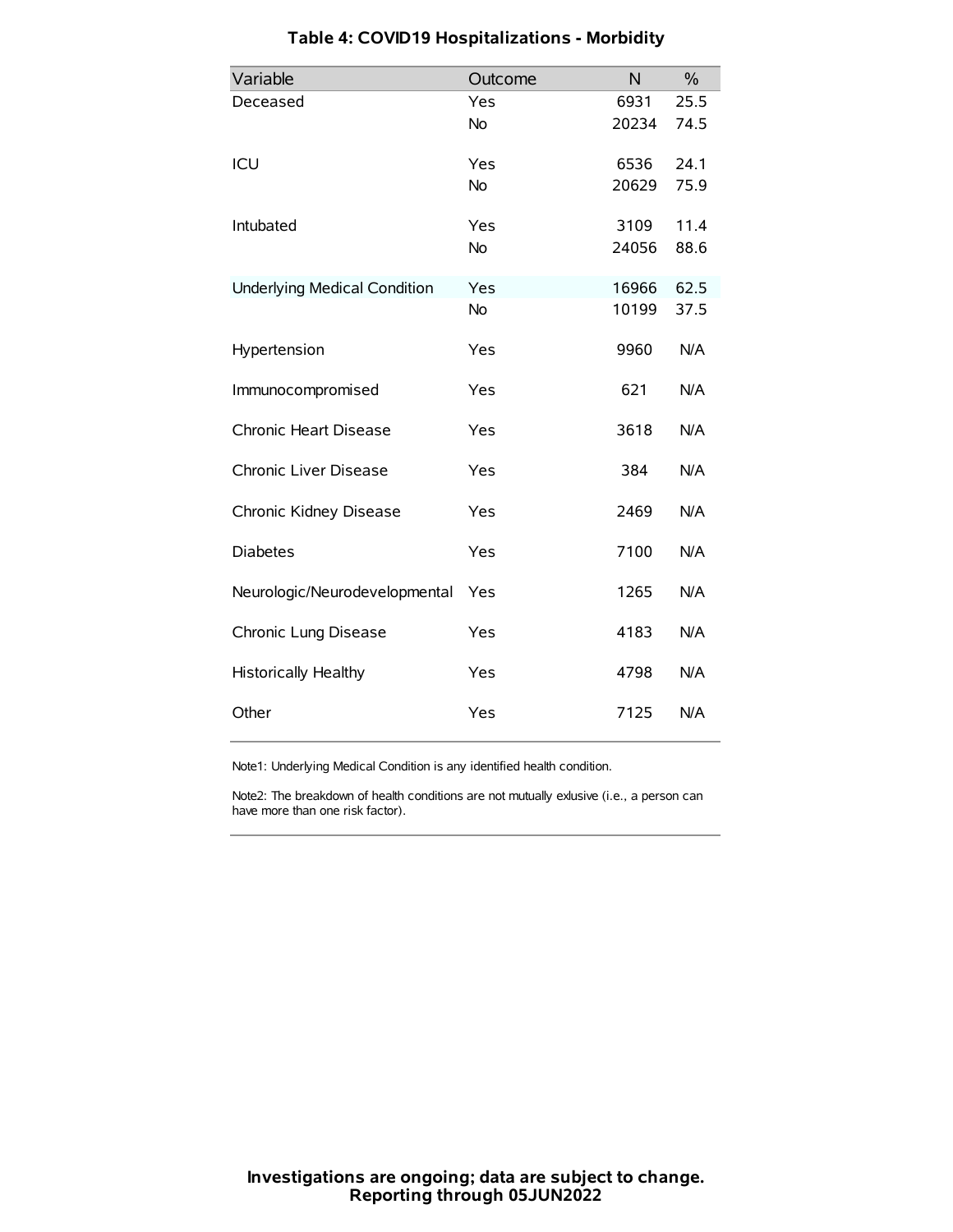| Variable         | Outcome                           | N    | $\%$ | Population | Rate per<br>100,000 |
|------------------|-----------------------------------|------|------|------------|---------------------|
| Age Categories   | Aged 4 or less                    | 2    | 0.0  | 149,165    |                     |
|                  | Aged 5 to 17                      | 7    | 0.1  | 406,595    |                     |
|                  | Aged 18 to 24                     | 20   | 0.2  | 216,762    | 9.23                |
|                  | Aged 25 to 49                     | 724  | 8.5  | 803,732    | 90.08               |
|                  | Aged 50 to 64                     | 1831 | 21.4 | 423,461    | 432.39              |
|                  | Aged 64+                          | 5953 | 69.7 | 318,459    | 1869.3              |
| <b>Birth Sex</b> | Female                            | 3377 | 39.6 | 1,160,285  | 291.05              |
|                  | Male                              | 5159 | 60.4 | 1,157,889  | 445.55              |
|                  | Unknown                           | 1    | 0.0  |            | --                  |
| Race/Ethnicity   | Hispanic                          | 1987 | 23.3 | 763,053    | 260.40              |
|                  | White                             | 4251 | 49.8 | 1,006,929  | 422.17              |
|                  | <b>Black</b>                      | 1096 | 12.8 | 262,671    | 417.25              |
|                  | Asian or Pacific Islander         | 1045 | 12.2 | 270,209    | 386.74              |
|                  | American Indian, Eskimo, or Aleut | 46   | 0.5  | 15,311     | 300.43              |
|                  | Other                             | 105  | 1.2  |            |                     |
|                  | Unknown                           | 7    | 0.1  |            |                     |

### **Table 5: COVID19 Deaths - General Characteristics**

Note1: Breakdown of Race is exlusively non-Hispanic.

Note2: The population data source is the Nevada State Demographer 2019 ASRHO Estimates and Projections Summary 2000-2038, 2020 projection, vintage 2019.

Note3: Rates for categories with fewer than 12 cases are suppressed due to high relative standard error.